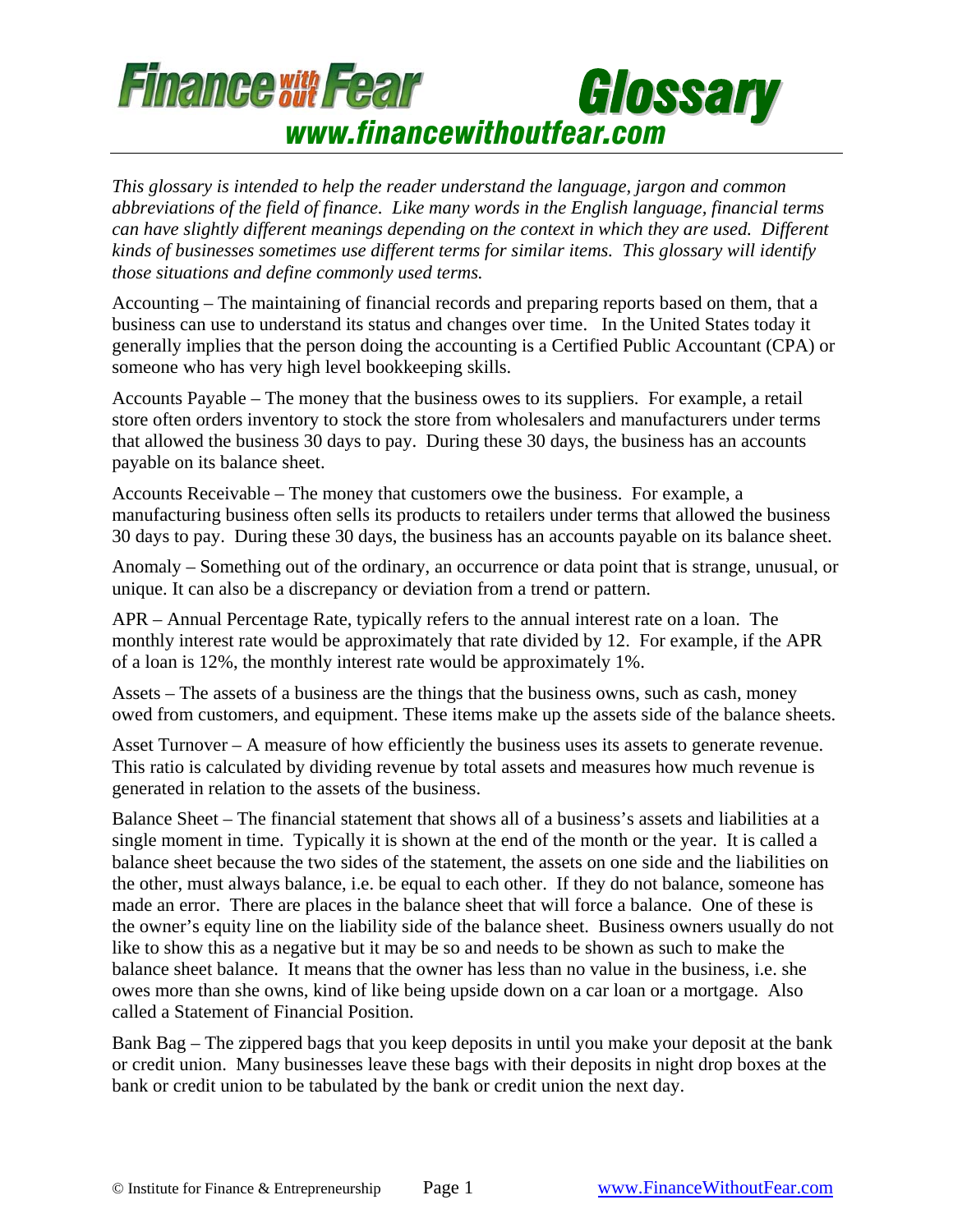

Bankruptcy – The situation when the business cannot pay its debts. It typically triggers a bankruptcy legal proceeding which may result in the dissolution of the business or the reorganization of the business, both directed by the court.

Bookkeeping – The systematic recording and tracking of a business's financial transactions. Bookkeeping is necessary and a precursor to accounting.

Capital – The cash that is invested in a business to start it up. In small businesses it is typically from the entrepreneur's savings, home equity loans, and other loans. Additional capital can be obtained by selling stock to additional investors.

Cash – The amount of paper currency, coins, checks to be deposited, and bank balances that the business owns.

Cash Collection Cycle – This figure usually expressed in terms of days is calculated by adding the days in inventory and the collection period and subtracting the payment period. Low-margin, high-volume businesses tend to have the shortest cash conversion cycles, while high-margin, low-volume businesses tend to have longer cash conversion cycles. In general a business would prefer to have a shorter cash collection cycle.

Cash Flow – The flow of money that comes into the business from revenues, loans and investment and flows out to expenses. The Cash Flow Statement is how these cash flows are shown.

Collection Period – This ratio is calculated by dividing ending accounts receivable by revenue per day. In general, a business would prefer to have a shorter collection period because it means the business receives the money it is owed sooner.

Commodity – A commodity is a product that is commonly available and is usually produced in large quantities in many places. Orange juice, pork bellies (bacon), and iron ore are examples. Very commonly manufactured goods can also become commodities. Examples would be DVD players and blank CDs.

Cost of Goods Sold (COGS) – The costs of producing or acquiring goods to be sold. COGS does not usually include overhead costs such as store rent, administrative expenses, and financing costs. Cost of Sales (COS) is another term for COGS.

Cost of Services Provided (COSP) – An expense that is mostly the wages and salaries paid to the staff that provide services to the customers in a service business. These are direct cost as opposed to indirect costs like the rent for the building that houses the business. This is similar to COGS except for a service business.

Credit – This term has several meanings. One sense is loans or lines of credit extended to a borrower. The accounting use of the term refers to an entry in the general ledger or financial statements that increases liabilities, owners' equity, revenue, and gains and decreases assets and expenses. Credit and debits are the foundation of accounting.

Currency – Paper bills like a one dollar bill, or a 10 Euro note, and coins.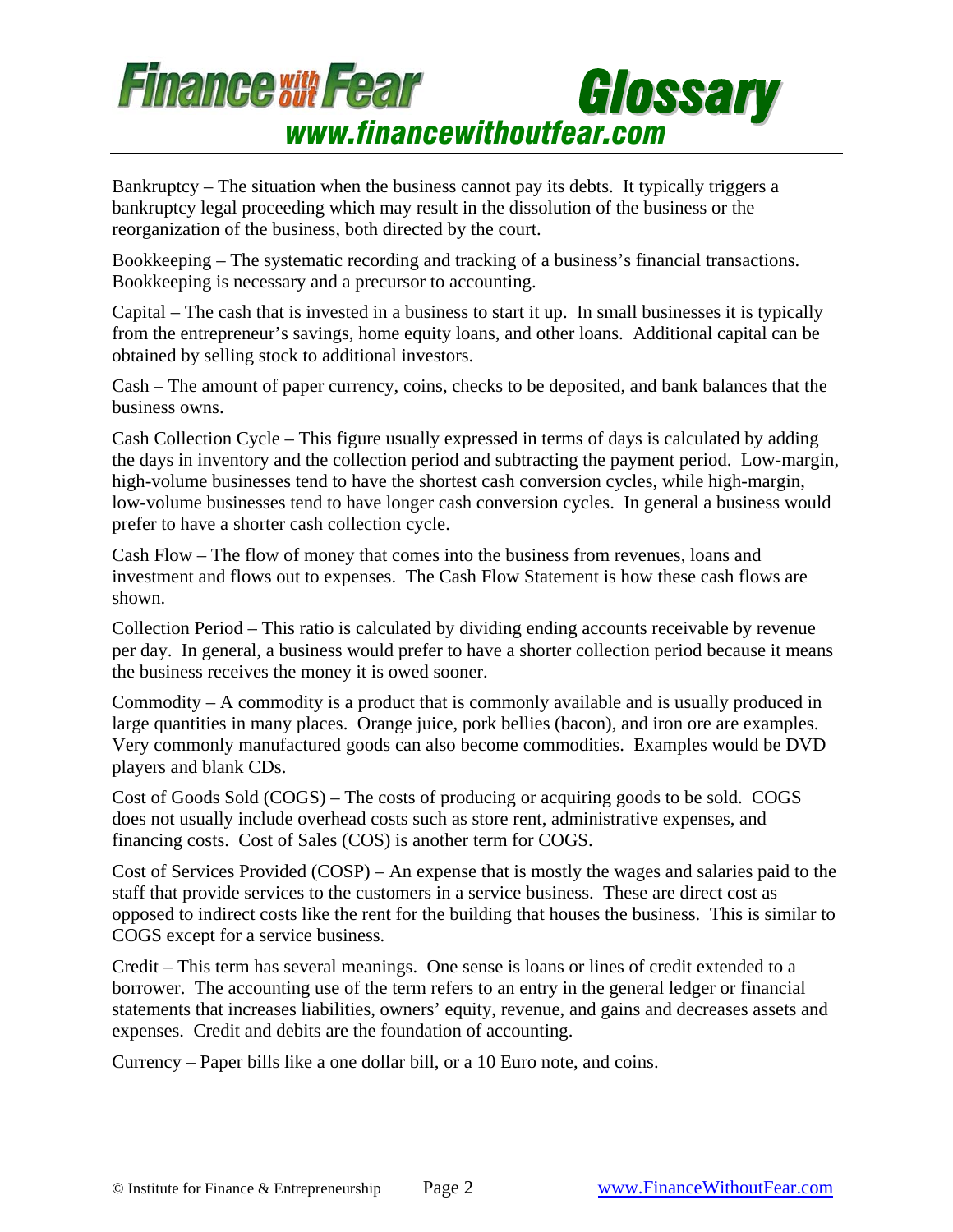

Current Assets – Current assets typically include cash, account receivable, raw materials, work in process, and inventory.

Current Liabilities – Current liabilities typically include accounts payable and any other obligation to be paid within one year such as unpaid taxes, deferred dividends, etc.

Current Ratio – This liquidity ratio is calculated by dividing current assets by current liabilities. If current assets exceed current liabilities, the current ratio will be greater than 1.0. A current ratio greater than 1.0 indicates that the business has sufficient assets to pay its bills over the next year. If the current ratio is less than 1.0, this indicates the business doesn't have sufficient current assets to pay its bills in the coming year.

Customer-Centric – This refers to a company that focuses on providing real or perceived value to customers so they are willing to pay more for the business's products or services.

Cyclicity – This refers to something like a pattern of annual sales that have a regular and predictable cycle to them. Seasonality is a synonym.

Debit – This term has several meanings. One sense is in a debit balance representing money owed on a debt. The accounting use of the term refers to an entry in the general ledger or financial statements that decreases liabilities, owners' equity, revenue, and gains and increases assets and expenses. Debits and credits are the foundation of accounting.

Days in Inventory – This ratio is calculated by dividing the ending inventory by the cost of goods sold per day.

Debt to Equity Ratio – This leverage ratio measures the amount of debt a company has in comparison to the amount of equity invested in the company. A debt to equity ratio in excess of 1.0 means that the business has borrowed more money than the owners have invested. It's not uncommon for businesses to borrow two or three times more than their owners' investment. .

Depreciation – The amortization of fixed assets, such as plant and equipment, so as toi allocate the cost of their expected to depreciable life.

EBIT – Earnings before interest and taxes.

EBITDA – Earnings before interest payments, taxes, and

Efficiency Ratios – These are ratios that help a business determine how quickly its products and services are being converted to cash. Examples are Days in Inventory, Collection Period, Payment Period, and Inventory Turnover

Expense – An income statement term that refers to expenditures for things like salaries, supplies, utilities, insurance, etc.

FFE – Furniture, fixtures and equipment; typical start-up expenses for a small business.

Financials – A shorthand way of referring to financial statements, as in "I reviewed his financials and they look solid."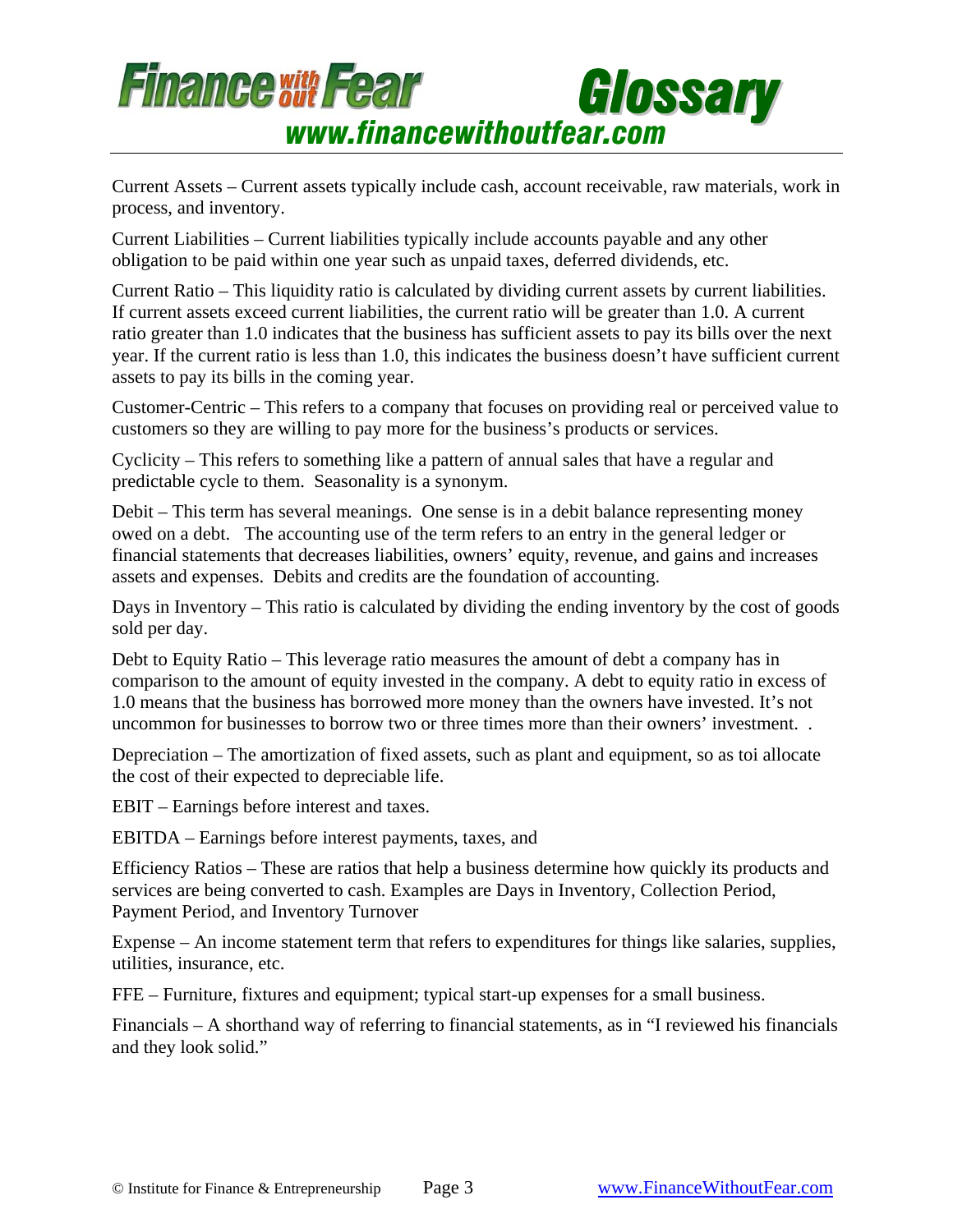

Financial Institution – This typically means a credit union or a bank where the business does its financial transactions like making deposits and withdrawals. Investment firms and insurance companies are also considered financial institutions in the general sense of the word.

Fixed Costs – These are costs that remain constant regardless of changes in sales volume. They include things like rent, interest expense, depreciation, computing, and insurance costs.

Fixed Payment Coverage Ratio – This leverage ratio measures the ability of the company to generate sufficient earnings to meet their fixed payment liabilities. If the ratio is greater than 1.0, the business has sufficient profits to make its fixed payments. If the ratio is less than 1.0, the business isn't earning sufficient profits to make the required fixed payments.

Funds – A synonym for money or cash. Sometimes it is used in a more general sense as assets that can be quickly turned into cash.

Goodwill – This is an accounting term that is used to make the balance sheet balance in the case of a buyout of the company. The easiest way to understand is this: If the company based on its' financial statements, is worth \$1,000, and a buyer is willing to pay \$1,200 to buy the company, then there is \$200 of goodwill in the company. Goodwill is mostly irrelevant to you unless you are buying another company.

Gross Profit – The difference between what you bought an item for, and what you sold it for. In a retail business, if you buy an item from a supplier for \$35, and you sell it for \$100 to a customer, you have a gross profit of \$65.

Gross Profit Margin – Sometimes shortened to gross margin. In a manufacturing business it is sales revenue minus cost of goods sold (COGS). If you sell your product for \$100, and it costs you \$30 in materials and labor to make it, you have a gross margin of 70%.

Income – This what the business treats as money coming in the door. It is not the same as cash flow because you don't always get them money immediately. A good example is

Income Before Taxes (EBT) – Earnings before Taxes

Income Statement – The financial statement that shows a summary of the revenues, costs, expenses, and net income of a company during a specific period, typically a month, quarter or year. Synonyms: Profit and Loss Statement; P&L Statement; Operating Statement; Income and Expense Statement; Statement of Profit and Loss

Indirect Costs – Also called direct overhead or fixed costs. They include things like rent, interest expense, depreciation, computing, and insurance costs.

Intangible Assets – These are assets that are an advantage to the company but are not tangible assets like cash, buildings, and equipment. They include things like patents, goodwill, computer programs, licenses, etc.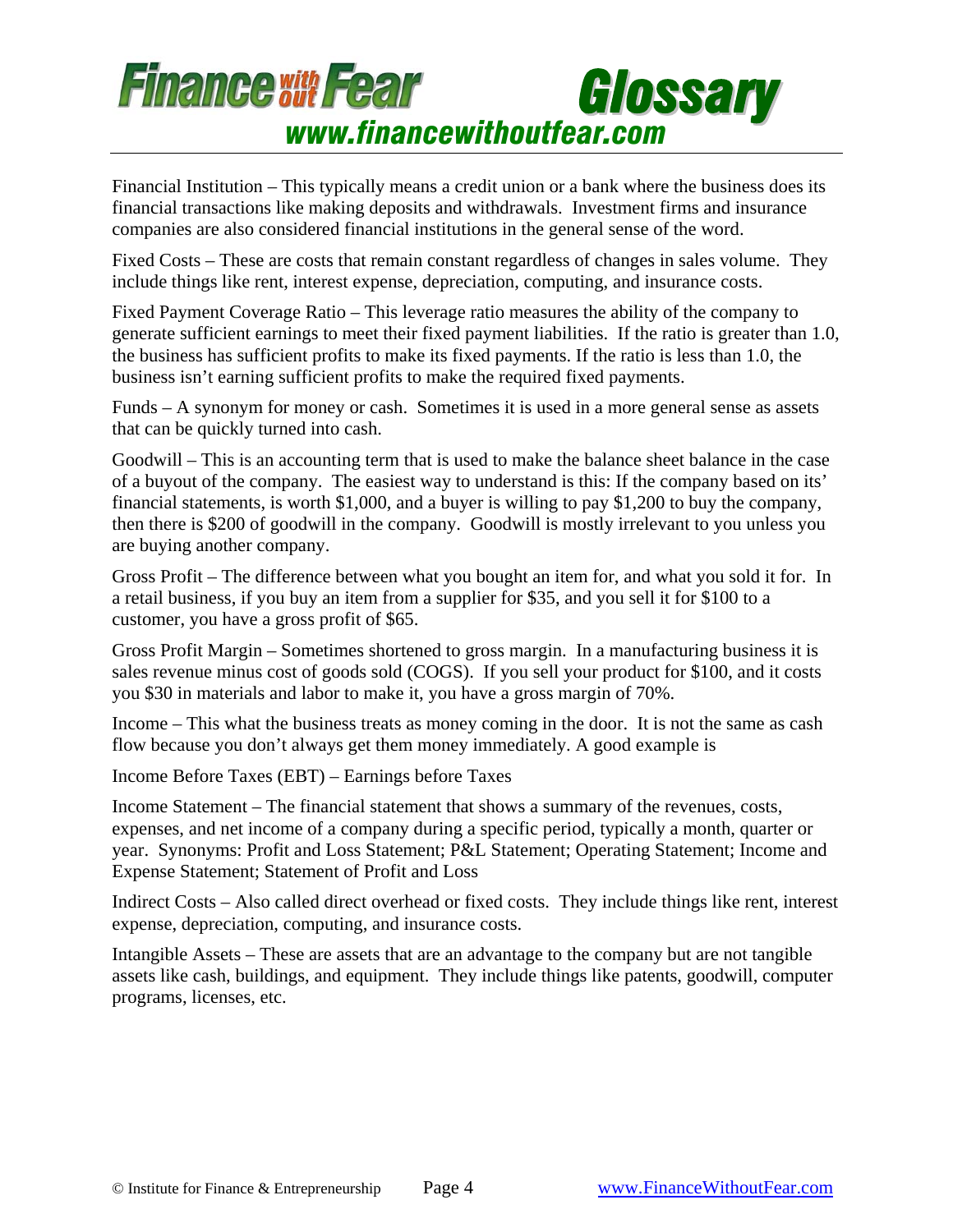

Interest Coverage Ratio – This leverage ratio shows the ratio of earnings before interest and taxes (aka operating profit) to annual interest costs. That is, it measures how many times larger the earnings before interest and taxes are than the annual interest costs. This is a measure of the company's ability to pay the interest costs. A ratio below 1.0 indicates that the company doesn't have sufficient earnings before interest and taxes to pay its interest costs and indicates that the company could soon be out of business unless it finds some way to pay the interest when it comes due.

Inventory – Products that have been either purchased or manufactured that are waiting to be sold or delivered. Typically they are stored in a business owned warehouse or with a third party. Inventory can also be in a retail locations referred to as in-store inventory.

Inventory Turnover – This ratio is a measure of how many times per year the inventory of a company turns over (i.e., is sold). The more often the inventory turns over, the better for the company. Since a business must use cash to purchase its inventory, the more frequently it's able to sell that inventory, the quicker cash is returned.

Liabilities – The liabilities of a business are the debts the business owes. These items make up the liabilities side of the balance sheet.

Liquidation – This word has several meanings. Liquidation of a business means the dismantling of the business, paying off the debts in priority order, and distributing the remaining assets, if any, to the business owners. This may happen through bankruptcy. Liquidation of a debt means the paying off of the debt.

Margin – In finance a margin is the difference between two numbers. For example, the difference between what a retailer buys a product for and what she sells it for is called the gross margin.

Material Effect – A meaningful or significant effect that is likely to noticeably affect the business's profit or other important margin or ratio.

Net Income – Gross revenues minus all expenses.

Net Margin – Also known as the profit margin, net profit margin or net profit ratio is the ratio of net income to gross revenues expressed as a percentage. This figure is often considered the best measure of the "bottom line" for a business.

Non-Operating Expenses – Expenses not directly related to the production and sale of goods or services produced by the business. Examples would be interest paid on a bank loan to the business, property taxes, and storm damages.

Non-Operating Income – Income not directly derived from the operations of the business. Examples would be interest earned on the business's accounts at the bank, a gain on foreign currency exchange, and a gain on the sale of a company asset like a truck.

Operating Income – Also known as operating profit or earnings before interest and taxes (EBIT).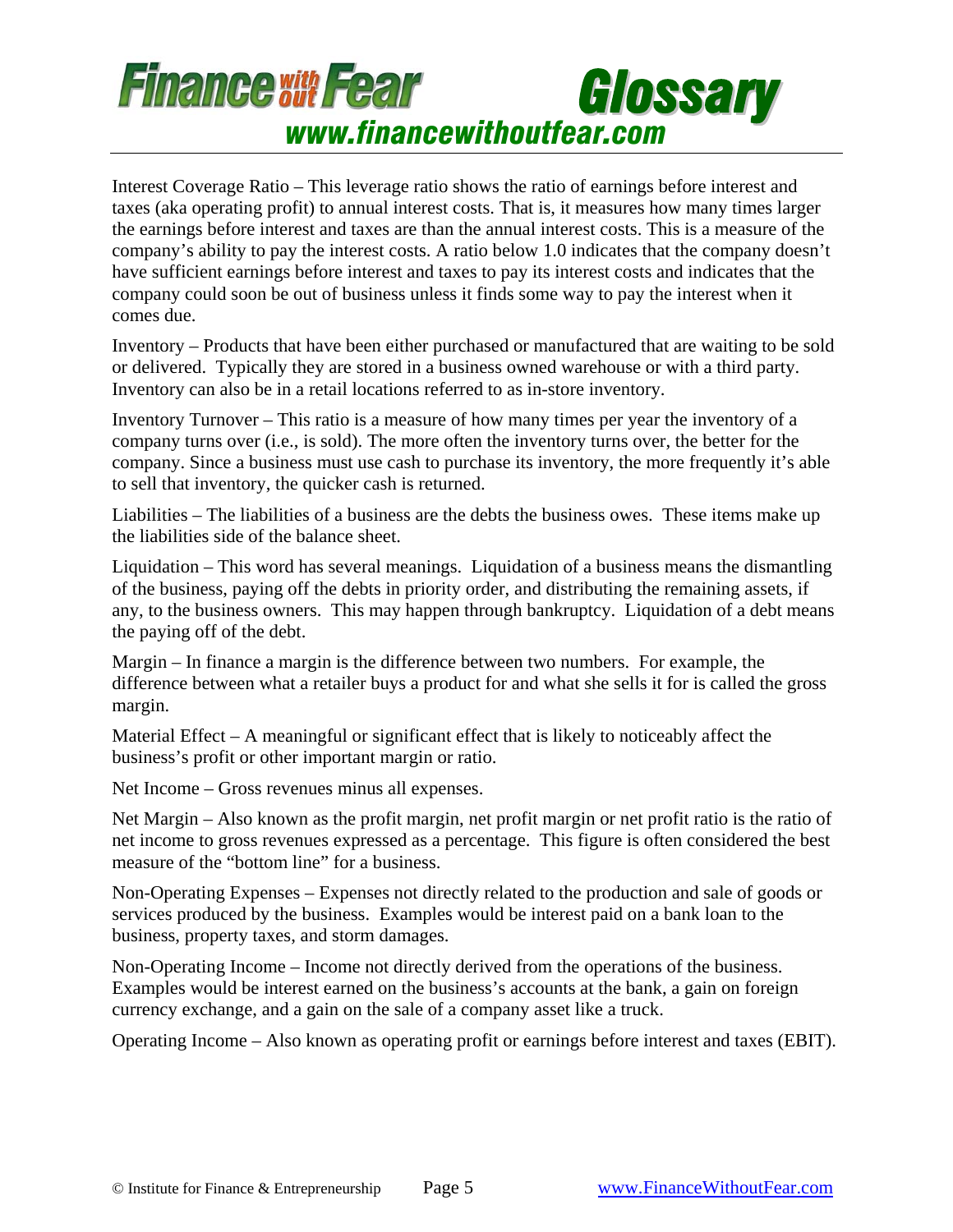

Operating Expenses – Abbreviated OPEX, these are expenses directly related to operating the business. They typically include items like labor, materials, goods to be sold, building rental, etc. They do not include non-operating expenses like interest on a bank loan or taxes.

Operating Profit (EBIT) – Also referred to as operating income and net operating profit. This is, in its simplest sense, revenues minus expenses. More specifically it is operating revenue – operating expenses + non-operating income

Operating Margin – Also called the operating profit margin, it is the ratio of operating income divided by net sales and is usually presented as a percentage. It measures what proportion of a company's revenue is left over, before indirect costs (such as taxes, interest, etc.), after paying for variable costs of production as wages, raw materials, etc.

Operational-Centric – This refers to a business that is the opposite of a customer-centric business in many ways. Instead of focusing on differentiating their products to obtain a higher price, operational-centric businesses concentrate on manufacturing and distributing their products as efficiently as possible.

Owners' Equity – Owner's equity is the money that owners have invested in the business and the profits of the business that have not been distributed to the owners.

Payment Period – This ratio is calculated by dividing ending accounts payable by cost of goods sold per day. In general, a business would prefer to have a longer payment period because it means the business can stretch out the time it has to pay suppliers.

P&L Statement – Abbreviation of the profit and loss statement also known as the income statement.

Profit – This is an income statement term. In general, it means the total income of the business minus the expenses. The term is used loosely and sometimes people use the term and do not subtract taxes and amortized expenses.

Profit & Loss Statement – A synonym for the Income Statement.

Quick Ratio – This liquidity ratio is Current Assets minus Inventory divided by Current Liabilities. A quick ratio greater than 1.0 indicates that a business has sufficient cash assets to pay its bills over the coming year. A quick ratio less than 1.0 indicates that a business may be short of cash during the coming year. The quick ratio is also known as the acid test.

R&D – Research and Development, typically an expense for the business.

ROA – Return on Assets. A ratio that measures the profitability of the business based on the businesses total assets. To calculate ROA divide the annualized net income of the business and divide it by the total assets of the business. You can do this monthly by multiplying the monthly net income by 12 months and then dividing that figure by the total assets at the end of the month. Note: This is different that ROE or Return on Equity. To calculate ROE you divide by owner's equity not total assets.